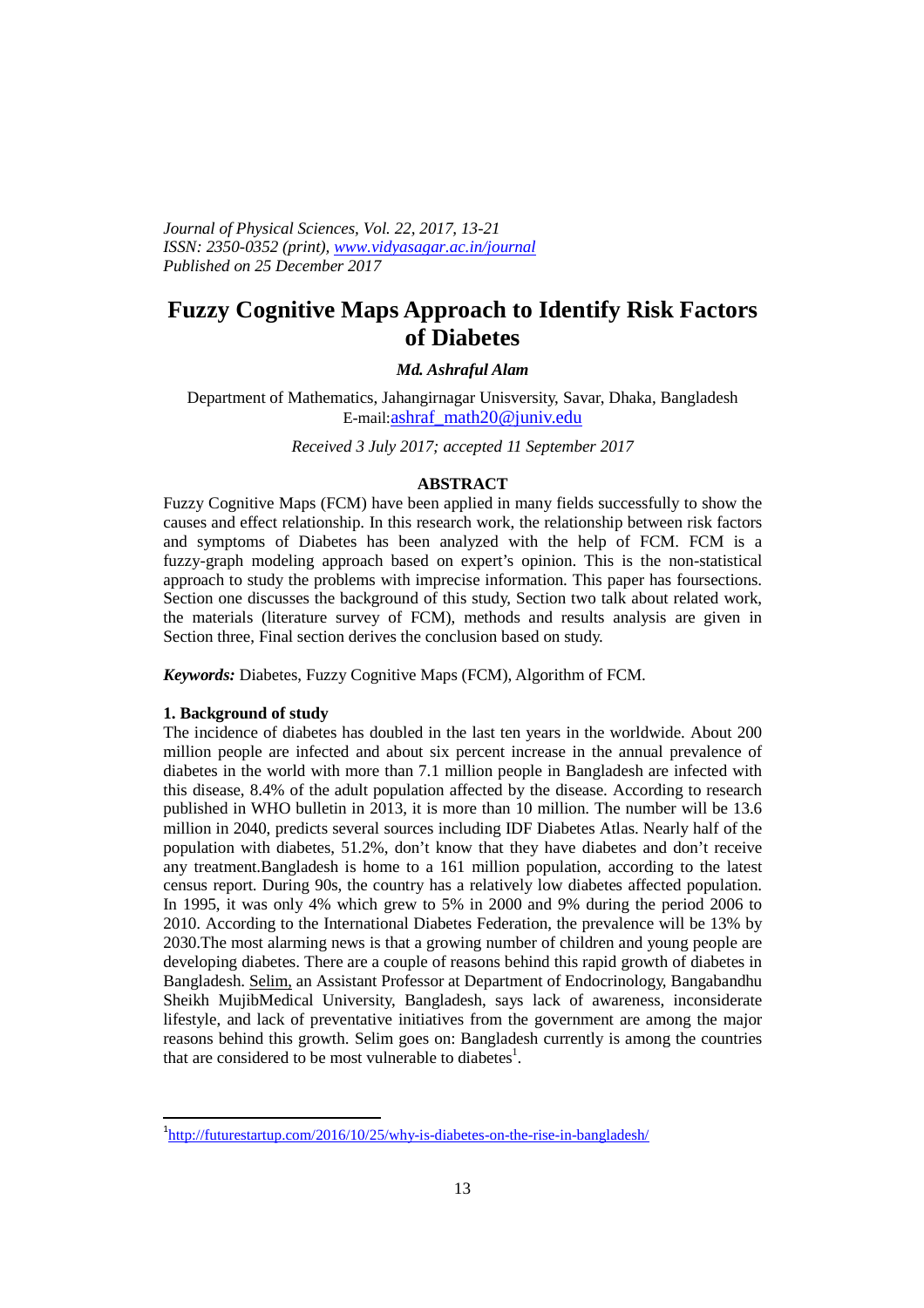In this work, Fuzzy Cognitive Maps are proposed which relates symptoms and risk factors of diabetic patient based on the expert's medical knowledge that is taken to identify the diabetes and the results are evaluated.

#### **2. Related work**

Radha et al [7] proposed the fuzzy logic approach for diagnosis of diabetic where the fuzzy logic is taken as a mathematical tool to deal the uncertainty and imprecision typical of human reasoning. In this approach the knowledge is expressed in linguistic way. Fuzzy membership values are represented using different symptoms to form the relations. Fuzzy relation is applied in few patients' clinical databases to diagnose whether the patient is diabetic or not.Sapna et al. [10,11] proposed fuzzy relational equation for preventing diabetic cardiovascular disease and diabetic neuropathy. In these methods the risk factors and symptoms of diabetic neuropathy and cardiovascular diseases are used to make the fuzzy relation equation. From the results of the proposed methods it is observed that the expert's opinion and the clinical research opinion are found to be similar which satisfies the fuzzy relations. Rama Devi et al [8] proposed a new design methodology of a fuzzy knowledgebase system to predict the risk of diabetic nephropathy in terms of Glomeruler Filtration Rate (GFR). This fuzzy knowledgebase captures all the variations of the symptoms and so, it will be useful to infer the exact stage of renal patient as per the expert's knowledge. The proposed method is used to take proper decision at the right time for giving various types of treatments which ultimately reduces the rate of mortality. Rajeswari et al [9] investigated a variation to preliminary inquiry information obtained from patients of a diabetic and research center using a fuzzy relation based model. This approach is an attempt to closely replicate a physician's insight of symptom-disease associations and his approximate-reasoning for conclusion on real time data sets. This method proves to be highly efficient with good accuracy as it models the realistic or linguistic way of the patient. This system also stated that it could assist the diabetologist as a support for classification and further analysis. But in the above system features collected in stage 1 are not satisfied to classify Type 2 diabetic patient from others. Parastoo RAHIMLOO and Ahmad JAFARIAN [6] suggest Artificial Neural Network, Logistic Regression Statistical Model and Combination of them to predict diabetes. In this work, FCM is used to identify all types of diabetic patient based on different risk factors and symptoms.

### **3. Materials and methods**

#### **3.1. Introduction to diabetes**

Diabetes or diabetes mellitus, is a metabolic disorder (metabolic) in the body. In this disease is destroy the ability to produce insulin in the patient's body or the body becomes resistant to insulin the and therefore the produced insulin cannot perform its normal function. The primary role of insulin to lower blood sugar by different mechanisms. There are two main types of diabetes. In Type I diabetes, destruction of beta cells in pancreatic leads to impaired insulin production and in type II, there is a progressive insulin resistance in the body and eventually may lead to the destruction of pancreatic beta cells and defects in insulin production. In type II diabetes it is known that genetic factors, obesity and lack of physical activity have an important role in a person.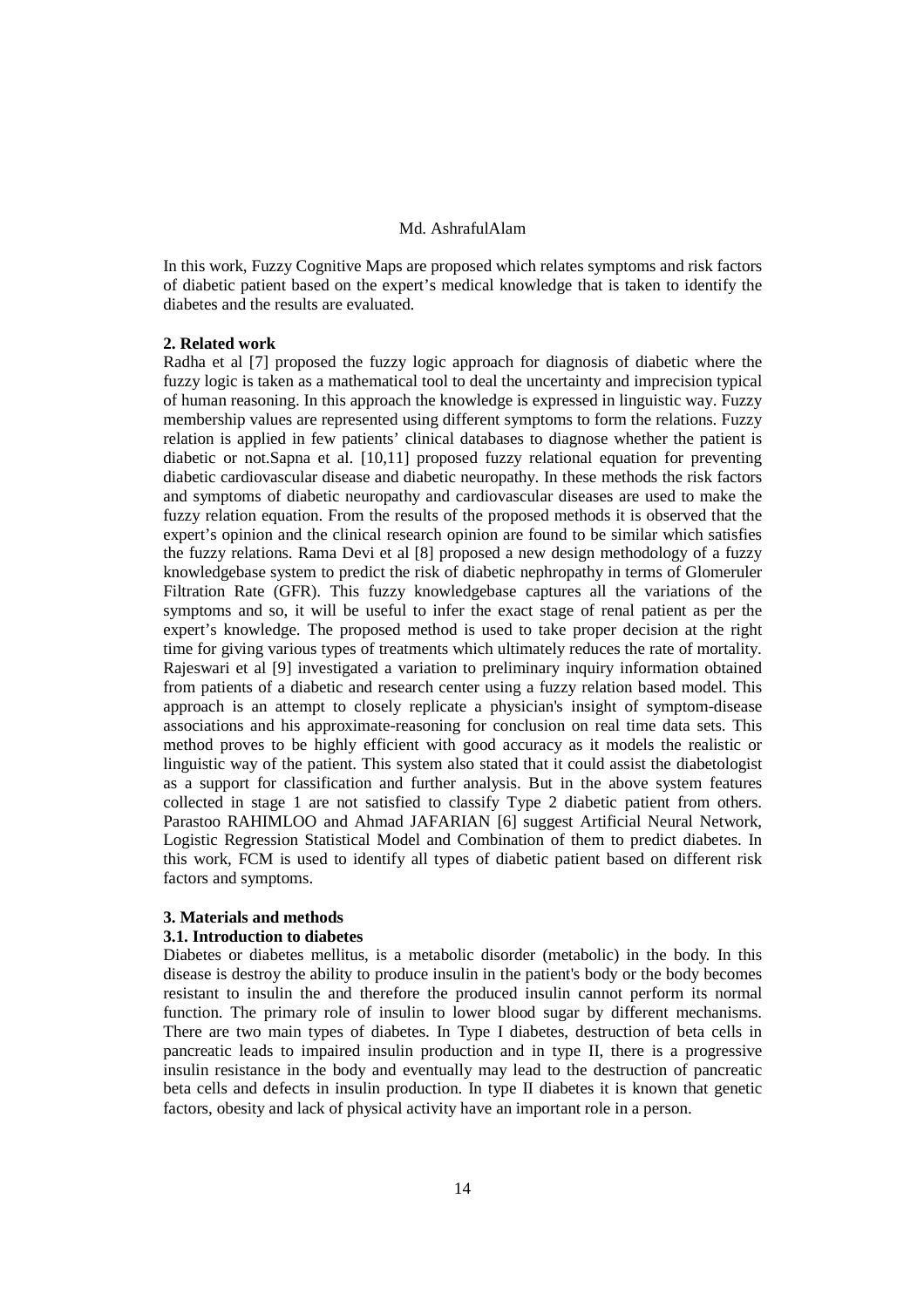## **3.1.1.Diabetes categories**

Diabetes is an epidemic disease that occurs due to the decrease or absence of insulin in the body. There are different types of diabetes that usually are distinguished at diagnosis; so determine the type of diabetes is dependent on conditions that their disease manifest itself. Since the old division two types of diabetes is insulin-dependent and non-insulin dependent, the new classification of diabetes was developed by the America Diabetes Association: Type I diabetes, type II, gestational diabetes and other types.

### **3.1.2.Type 1 diabetes**

Type I diabetes (insulin dependent diabetes mellitus) is a chronic disease that occurs when the pancreas (Pancreas), releases the small amount of insulin (a hormone that is required for importing sugar into the cells for energy production) or doesn't make insulin. Several factors, including genetics and infection with certain viruses can cause type I diabetes. Although type 1 diabetes usually occurs in childhood and adolescence, but adults are also susceptible to this disease.

## **3.1.3. Type 2 diabetes [6]**

Type 2 diabetes (adult diabetes or Non-insulin-dependent diabetes), is one of the most common types of diabetes and constitutes about 90 percent of the patient. Unlike type 1diabetes, the body produces insulin in type 2 diabetes, but produced insulin by the pancreas is not enough or body does not use insulin properly. When there is not enough insulin or the body does not use insulin, glucose (sugar) in the body, cannot move to the body's cells and causes to an accumulation of glucose in the body and the body would be in trouble and deficiencies. Unfortunately, there is no cure for this disease, but with the healthy diet, exercise and keep fit, can enhance it. If diet and exercise are not enough, you need medication or insulin treatment. Figure 1 is an analysis of diabetes.



**Figure 1[6]:** Analysis of Diabetes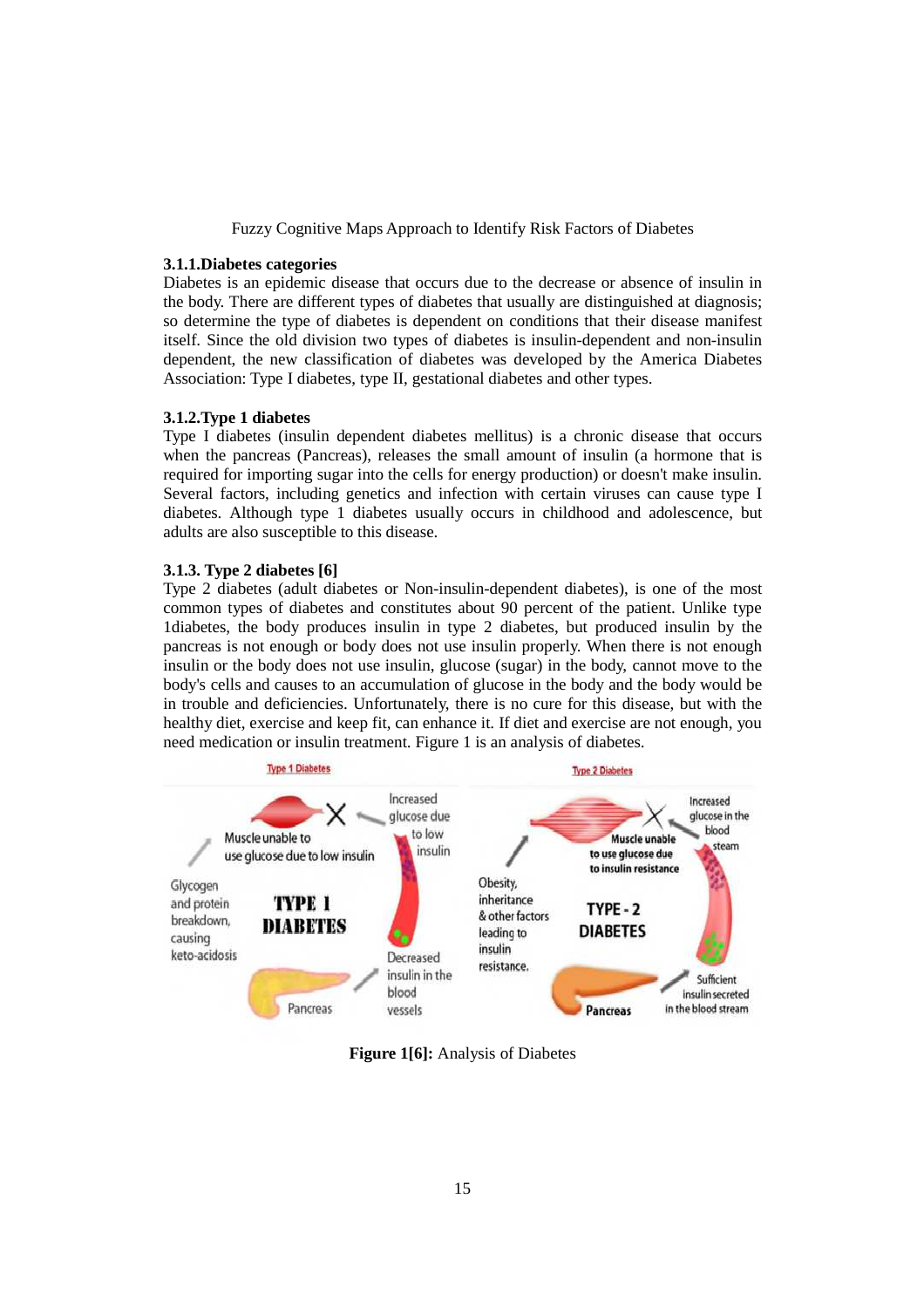## **3.2. Fuzzy cognitive map 3.2.1. Introduction**

In 1976, Political scientist R. Axelord has introduced a model called Cognitive Maps (CM) [3, 4] to study decision making in social and political systems. CM is digraph designed to represent the causal assertion and belief system of a person (or group of experts) with respect to a specipic domain and uses that statement in order to analyze the effect of a certain choice on a particular objective. Fuzzy Cognitive Map (FCM), introduced by Bart Kosko in 1986 [3], extends the idea of CM by allowing the concepts to be represented linguistically with an associated fuzzy set. FCM can successfully represent knowledge and human exprence, introduced concept to represent the essential elements and the cause and effect relationships among the concepts to model the behavior of any system. It is very convenient, simple and powerful tool, which is used in numerous fields social, economical and medical etc. In this work, we recall the notion of Fuzzy Cognitive Maps (FCM), which was introduced by Bart Kosko.

# **3.2.2. Preliminaries**

Fuzzy Cognitive Maps (FCM) are more applicable when the data in the first place is an unsupervised one. It model the world as a collection of classes and causal relations between classes. Some important definition of FCM are discussed below:

## **3.2.3 Definition [1, 3,12]**

A **FCM** is a directed graph with concepts like polices, events etc, as nodes and causalities as edges. It represent causal relationship between concepts. If increses (or decreses) in one concept/ node leads to increase (or decrease) in another concept, we give the value 1; otherwise we give the value -1. If there exists no relation between concepts the value 0 is given. Let  $C_1, C_2, \ldots, C_n$  be the nodes of the FCM. Suppose that the directed graph is drawn using weights  $e_{ij} \in \{0, 1, -1\}$ . The matrix E is defined by  $E = (e_{ij})$ ; where  $e_{ij}$  is the weight of the directed edge  $C_iC_j$ . E is called the **adjacency matrix** of the FCM. All matrices associated with an FCM are always square matrices with diagonal entries equal to zero.

# **3.2.4. Definition[1, 3,12]**

Let  $C_1, C_2, \dots, C_n$  be the nodes of the FCM. Let  $A = \{a_1, a_2, \dots, a_n\}$ , where  $a_i \in \{0, 1\}$ . A is called the **instantaneous state neutrosophic vector** and it denotes the ON-OFF state position of the node at an instant

$$
a_i = \begin{cases} 0 \text{ if } a_i \text{ is } 0 \text{ FF (no effect)} \\ 1 \text{ if } a_i \text{ is } 0 \text{N (has effect)} \end{cases}
$$

## **3.2.5. Definition[1, 3,12]**

Let  $C_1, C_2, \dots, C_n$  be the nodes of the FCM. Let  $\overrightarrow{C_1C_2}, \overrightarrow{C_2C_3}, \dots, \overrightarrow{C_iC_j}$  be the edges of the FCM. Then the edges form a directed cycle. An FCM is said to be **cyclic** if it possesses a directed cycle. An FCM is said to be **acyclic** if it does not possess any directed cycle.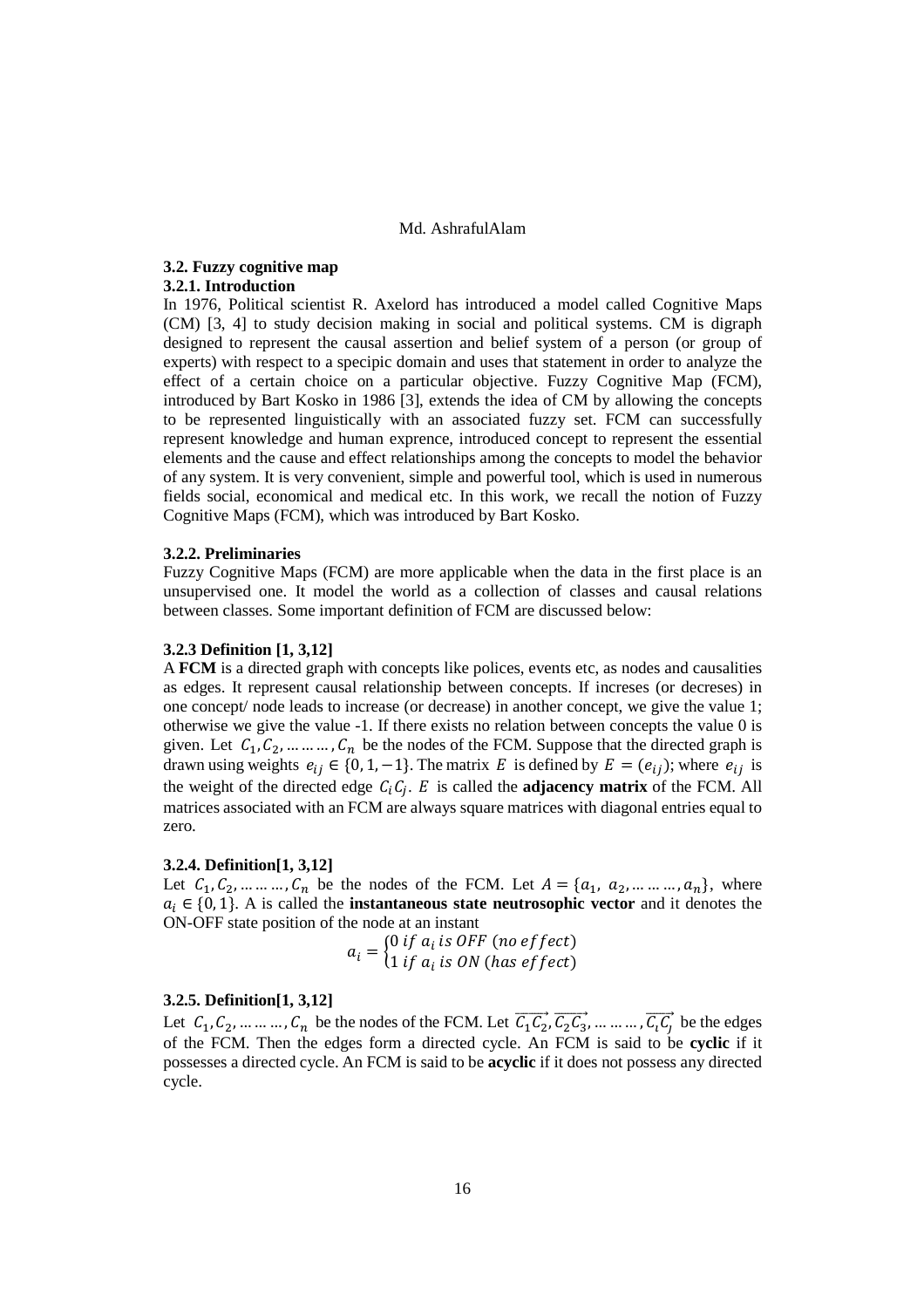# **3.2.6. Definition[1, 3, 12]**

An FCM with cycle is said to have a feedback. Whe there is a feedback in the FCM i.e. when the causal relations flow through a cycle in a revolutionary manner the FCM is called a **dynamical system**.

### **3.2.7. Definition[1, 3, 12]**

Let  $\overrightarrow{C_1C_2}, \overrightarrow{C_2C_3}, \dots \dots \dots, \overrightarrow{C_{l-1}C_l}$  be cyclic when  $C_i$  is switched on and if the causality flow through the edges of a cycle and if it again causes  $C_i$ , we say that the dynamical system goes round and round. This is true for any node  $C_i$ , for  $i = 1, 2, ..., ..., n$ , the equilibrium state for this dynamical system is called the **hidden pattern**.

#### **3.2.8. Definition[1, 3, 12]**

If the equilibrium state of a dynamical system is a unique state vector, then it is called a **fixed point**. Consider the FCM with  $C_1, C_2, \dots, C_n$  as nodes. For example, let us start the dynamical system by switching on  $C_1$ . Assume that the FCM settles down with  $C_1$  and  $C_n$  ON, i.e. the state vector remain as  $(1, 0, 0, \dots, 1)$ , this state vector is called fixed point.

#### **3.2.9. Definition[1, 3, 12]**

If the FCM settles with a state vector repeating in the form  $A_1 \rightarrow A_2 \rightarrow \cdots \dots \dots A_i \rightarrow A_1$ , then the equilibrium is called a limit cycle of the FCM.

# **3.2.10. Definition[1, 3, 12]**

Suppose  $A = (a_1, a_2, \dots, a_n)$  is a vector which is passed into a dynamical system E. Then  $AE = (a_1, a_2, \dots, a_n)$ , after **thresholding and updating** the vector, suppose we get  $(b_1, b_2, \dots, b_n$ . We denote that by  $(a_1, a_2, \dots, a_n) \hookrightarrow (b_1, b_2, \dots, b_n)$ . Thus the symbol  $\hookrightarrow$  means the resultant vector has been threshold and updated.

#### **3.3. Algorithm in induced fuzzy cognitive map [4,12]**

The Induced Fuzzy Cognitive Map (IFCM) focuses on the algorithm of the FCM which works on unsupervised data to derive an optimistic solution. To get such optimistic solution in the problem with unsupervised data, the following steps must be followed:

Step 1: Collect the nodes for the given problem, which is unsupervised data.

Step 2: Draw the directed graph for the model.

Step 3: From the FCM, obtain the connection matrix  $E$ . In this matrix the number of rows equal to the number of steps to be performed.

Step 4: Consider the state vector  $V(k_1)$  by setting the first component of this vector  $C_1$  in ON position and the rest of the components in the OFF position.

Step 5: Calculate  $M = C_1 \times E$ . At each stage the state vector is updated and threshold. The symbol  $\hookrightarrow$  represent the threshold value for the product of the result. The threshold value is calculated from M by assigning the value 1 when  $x_i > 0$  and 0when  $x_i < 0$ .

Step 6: Each component in the  $C_1$  vector is taken separately and the product of the given matrix is calculated. Find out the vector  $y_1$ , which has the maximum number of one's (1). Step 7: Considered as fixed point when the same threshold value occurs twice and the iteration gets terminated.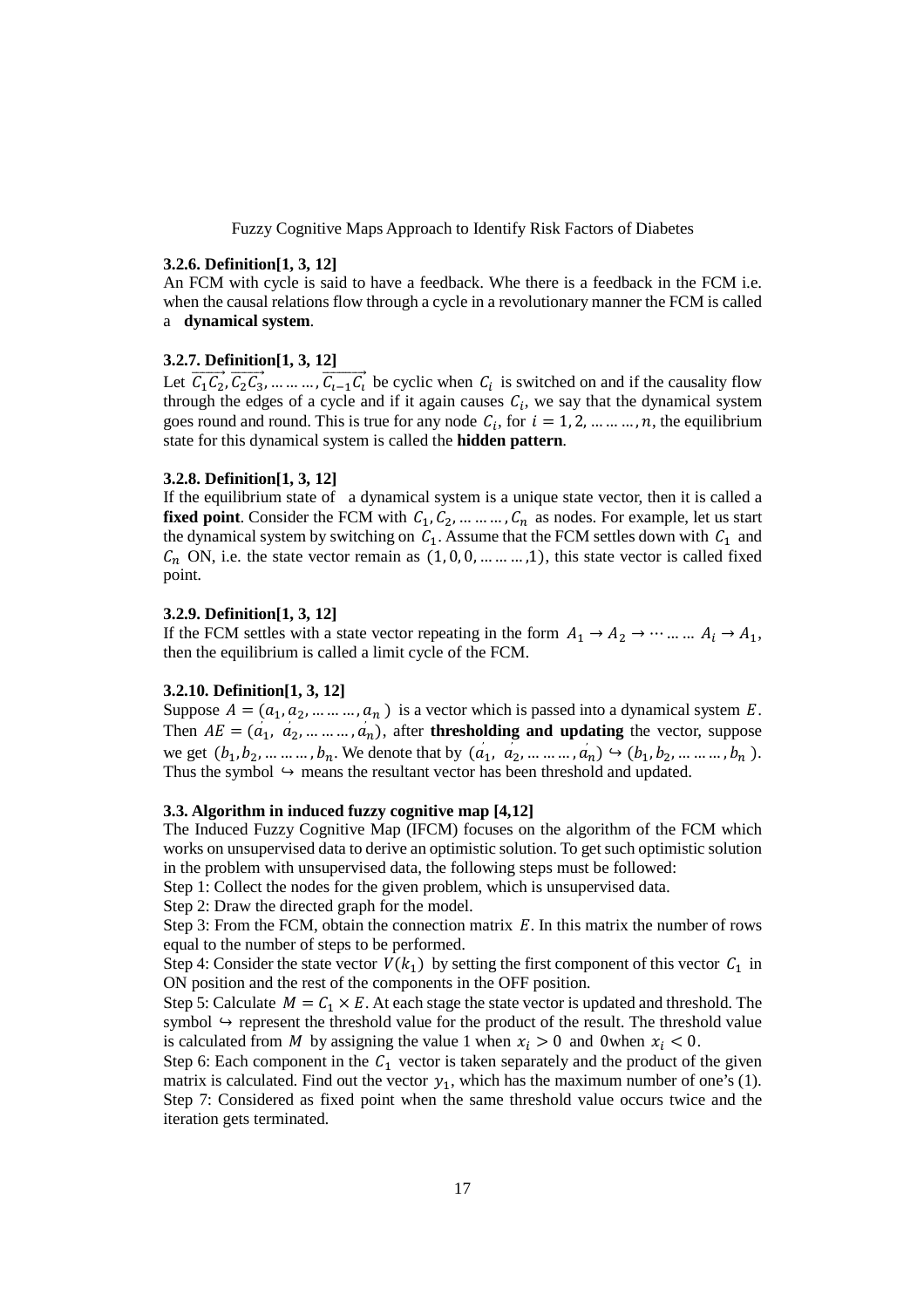Step 8: Set the vector  $C_2$  in ON state and the rest of the components in OFF state. Continue the calculation discussed in steps 4 to 7.

Step 9: Continue the above process for all the remaining state vector  $C_n$  and find out the hidden pattern.

# **3.4. Adaptation of FCM to the problem**

Here the illustration of the dynamical system for the risk factors and symptoms of diabetesis a very simple model. At the very first stage we have taken the following ten arbitrary attributes  $(H_1, H_2, H_3, \dots, H_6, S_1, S_2, S_3, \dots, S_6)$ . It is not a hard and first rule we need to consider only these ten attributes. One can increase or decrease the number of attributes according to needs. The following attributes related to the risk factors and symptoms of diabetes are taken as the main nodes for study:

H1: High blood pressure

- H2: Smoking / Other Tobacco use
- H3: Overweight and obesity people
- H4: Abnormal blood fats
- H5: Inactive life style
- H6: Old Age
- S1 : Swelling of legs and ankles
- S2: Chest pain
- S3: Dyspnoea (shortness of breath)
- S4: Dizziness
- S5: Less blood flow
- S6: Blurring vision

## **3.5. The directed graph related to the risk factors and symptoms of diabetes:**



**Figure 2:** Directed Graph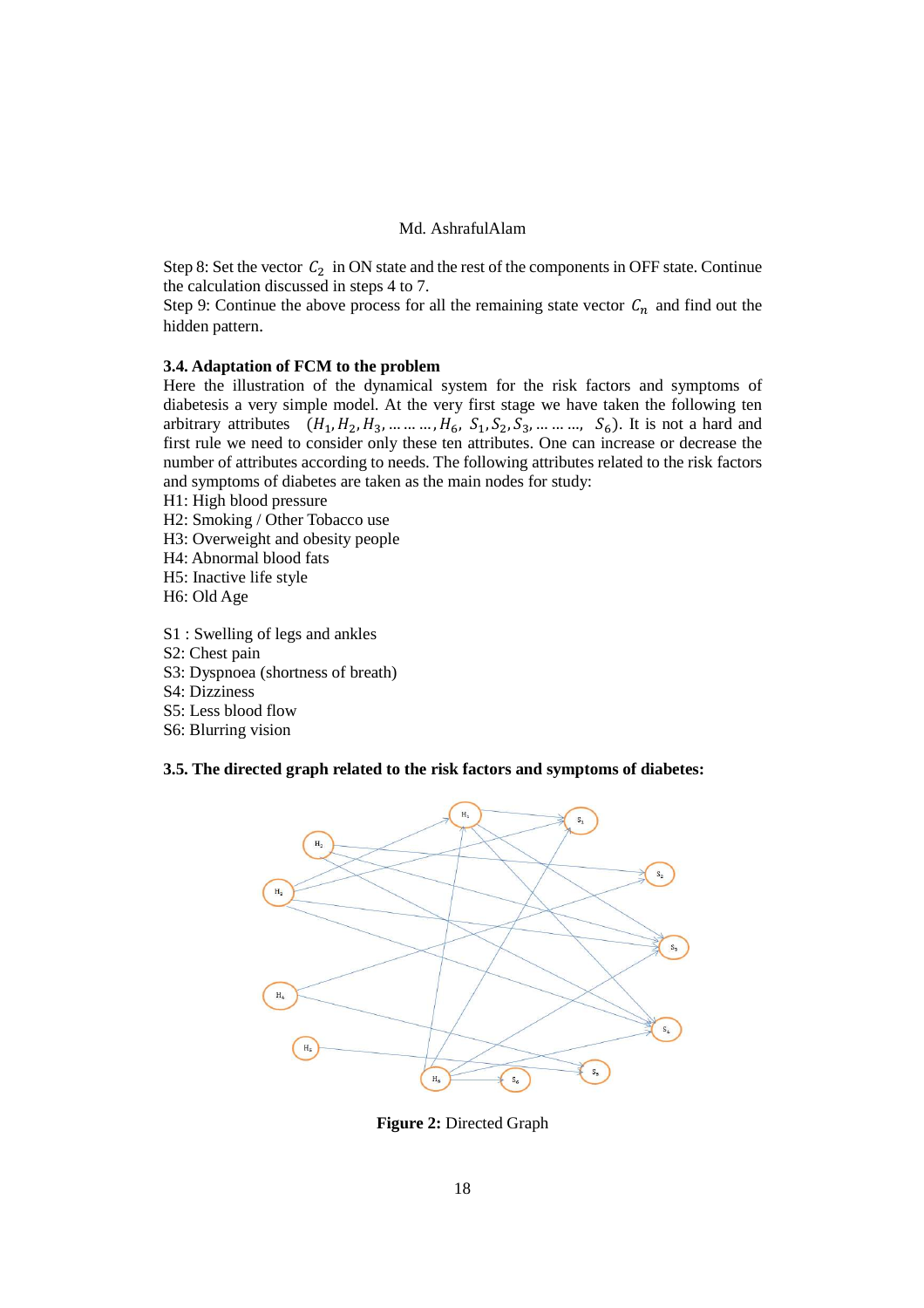## **3.6. Implementation of FCM model to the study**

The connection or adjacency matrix M is obtained by taking risk factors  $H_1, H_2, H_3, \dots, H_6$  as the rows and symptoms  $S_1, S_2, S_3, \dots, S_6$  as the columns, assigning values as 1, if there is any relation between nodes and 0, if there is no relation between nodes as follows:

|                | S1             | S <sub>2</sub> | S <sub>3</sub> | S4           | S <sub>5</sub> | S <sub>6</sub> |
|----------------|----------------|----------------|----------------|--------------|----------------|----------------|
| H1             |                | 0              | $\mathbf{1}$   | 1            |                |                |
| H <sub>2</sub> |                |                | $\mathbf{1}$   | $\mathbf{1}$ |                |                |
| $= H3$         | $\overline{1}$ | $\bar{0}$      | $\mathbf{1}$   | $\mathbf{1}$ |                |                |
| H4             |                |                | 0              | 0            |                |                |
| H <sub>5</sub> |                |                | 0              | $\Omega$     |                |                |
|                |                |                |                |              |                |                |

Let us start with the node  $C_1$  is in the ON state i.e. High blood pressure and all other nodes are in the OFF condition. Input the vector

$$
A_1 = (1\ 0\ 0\ 0\ 0\ 0)
$$

The effect of  $A_1$  on the dynamical system M is given by

 $A_1M = (1\ 0\ 1\ 1\ 0\ 0) = A_2$  '(Say)

 $A_2M = (2\ 1\ 2\ 2\ 1\ 0) \hookrightarrow (1\ 1\ 1\ 1\ 1\ 0) = A_3$  (Say)

 $A_3M=(2\ 2\ 3\ 3\ 2\ 0) \hookrightarrow (1\ 1\ 1\ 1\ 1\ 0) = A_4 = A_3$ 

Where  $\hookrightarrow$  denotes the thresholding and updating of the resultant state vector.

The hidden pattern is the fixed point given by  $(1\ 1\ 1\ 1\ 1\ 0)$  which implies that High blood pressure influences all other attributes except Blurring vision.

Again, let us start with the node  $C_2$  is in the ON state i.e. Smoking / Other Tobacco useand all other nodes are in the OFF condition. Suppose the input vector

$$
B_1 = (0 1 0 0 0 0)
$$

The effect of  $B_1$  on the dynamical system M is given by

$$
B_1M = (0 1 1 1 0 0) = B_2(Say)
$$

 $B_2M = (1\ 2\ 2\ 1\ 0) \hookrightarrow (1\ 1\ 1\ 1\ 1\ 0) = B_3$  (Say)

 $B_3M=(2\ 2\ 3\ 3\ 2\ 0) \hookrightarrow (1\ 1\ 1\ 1\ 1\ 0) = B_4 = B_3$ 

The hidden pattern is the fixed point given by  $(1 1 1 1 1 0)$  which declares that all but last attributes are influenced by Smoking / Other Tobacco use .

Again, consider the nodes  $C_3$  is in the ON state i.e. Overweight and obesity people and all other nodes are in the OFF condition. Suppose the input vector

 $D_1 = (0\ 0\ 1\ 0\ 0\ 0)$ 

Now product of  $D_1$  and M is calculated,

 $D_1M = (1\ 0\ 1\ 1\ 0\ 0) = D_2$  (Say)

 $D_2M = (2\ 1\ 2\ 2\ 1\ 0) \hookrightarrow (1\ 1\ 1\ 1\ 1\ 0) = D_3$  (Say)

 $D_3M = (2\ 2\ 3\ 3\ 2\ 0) \hookrightarrow (1\ 1\ 1\ 1\ 1\ 0) = D_4 = D_3$ 

So,  $(1\ 1\ 1\ 1\ 1\ 0)$  is the hidden pattern that means all except last attributes come to ON state.Now, Suppose that  $C_4$  is in the ON state i.e. Abnormal blood fats and all other nodes are in the OFF condition. Suppose the input vector

 $E_1 = (0\ 0\ 0\ 1\ 0\ 0)$ 

 $E_1M = (0 1 0 0 1 0) = E_2(Say)$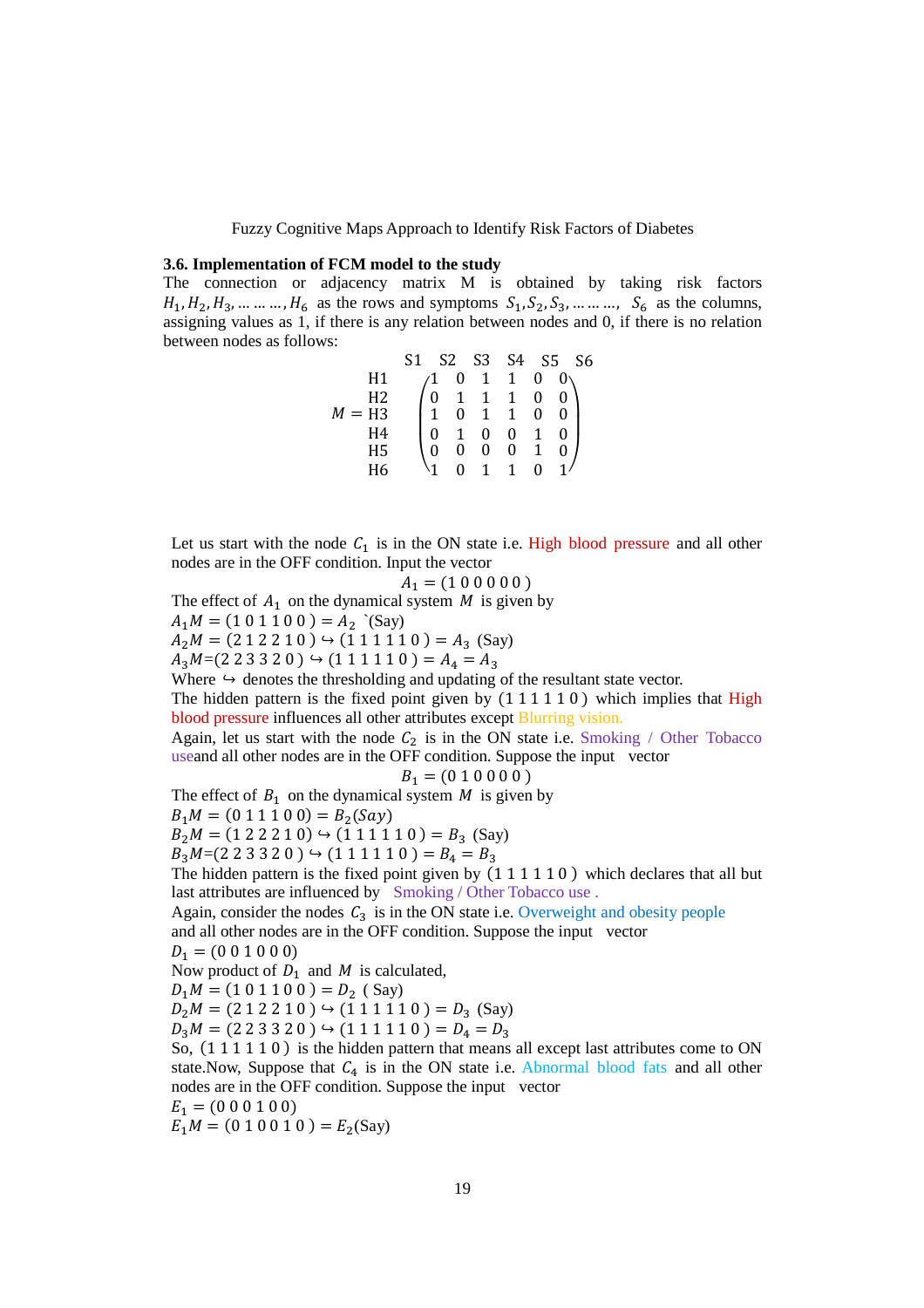$E_2M = (0 1 1 1 1 0) = E_3$  (Say)  $E_3M = (1\ 2\ 2\ 2\ 0) \hookrightarrow (1\ 1\ 1\ 1\ 1\ 0) = E_4$  (Say)  $E_4M = (2\ 2\ 3\ 3\ 2\ 0) \hookrightarrow (1\ 1\ 1\ 1\ 1\ 0) = E_5 = E_4$ So,  $(1\ 1\ 1\ 1\ 1\ 0)$  is the hidden pattern that means all except last attributes come to ON state. Again, consider the nodes  $C_5$  is in the ON state i.e. Inactive life style and all other nodes are in the OFF condition. Suppose the input vector  $F_1 = (0\ 0\ 0\ 0\ 1\ 0)$  $F_1M = (0\ 0\ 0\ 0\ 1\ 0) = F_2 = F_1$ So,  $(0\ 0\ 0\ 1\ 0)$  is the hidden pattern that means only the fifth node come to ON state. Finally, consider the nodes  $C_6$  is in the ON state i.e. Old Ageand all other nodes are in the OFF condition. Suppose the input vector  $G_1 = (0\ 0\ 0\ 0\ 0\ 1)$  $G_1M = (1\ 0\ 1\ 1\ 0\ 1) = G_2(Say)$  $G_2M = (3\ 1\ 3\ 3\ 1\ 1) \hookrightarrow (1\ 1\ 1\ 1\ 1\ 1) = G_3$  (Say)

 $G_3M = (3\ 2\ 4\ 4\ 2\ 1) \hookrightarrow (1\ 1\ 1\ 1\ 1\ 1) = G_4 = G_3$ 

So,  $(1\ 1\ 1\ 1\ 1\ 1)$  is the hidden pattern that means all attributes come to ON state i.e. at the Old age, you may face all types of problems mentioned here.

All the results are shown in the following table:

| Sl No. | Input    | Fixed point   |
|--------|----------|---------------|
|        | (100000) | (111110)      |
|        | (010000) | (111110)      |
|        | (001000) | (111110)      |
|        | (000100) | (111110)      |
|        | (000010) | (0 0 0 0 1 0) |
|        | (000001) | (111111)      |

**Table 1:** 

### **4. Conclusion**

From the above result analysis we may conclude that the diabetic condition of patient is badly affected by risk factors, when the patient crosses the adult age. Overweight and obesity is in the second risk, followed by smoking, due to increase in blood pressure.

According to the expert's and clinical research opinion, the diabetic mellitus can be controlled by regular check-up of blood sugar and proper control with medicine and by monitoring regular blood pressure and regular tests of heart function. Prevention on weight gain by promoting salt restricted fat-free diet and regular exercise. A special test of fat content "Lipid Profile" if available may be done. It indicates the magnitude developing heart disease. By controlling smoking and drinking of alcohol the risk factor of heart disease could be reduced.

# **REFERENCES**

1. Md. Ashraful Alam, Khan, S.K.Saha and N.K.Mitra, Fuzzy Cognitive Map to Analyze the Impact of Modern Technology on Bangladeshi Handloom Weavers, International Journal of Computer Applications, (2017)(Accepted).